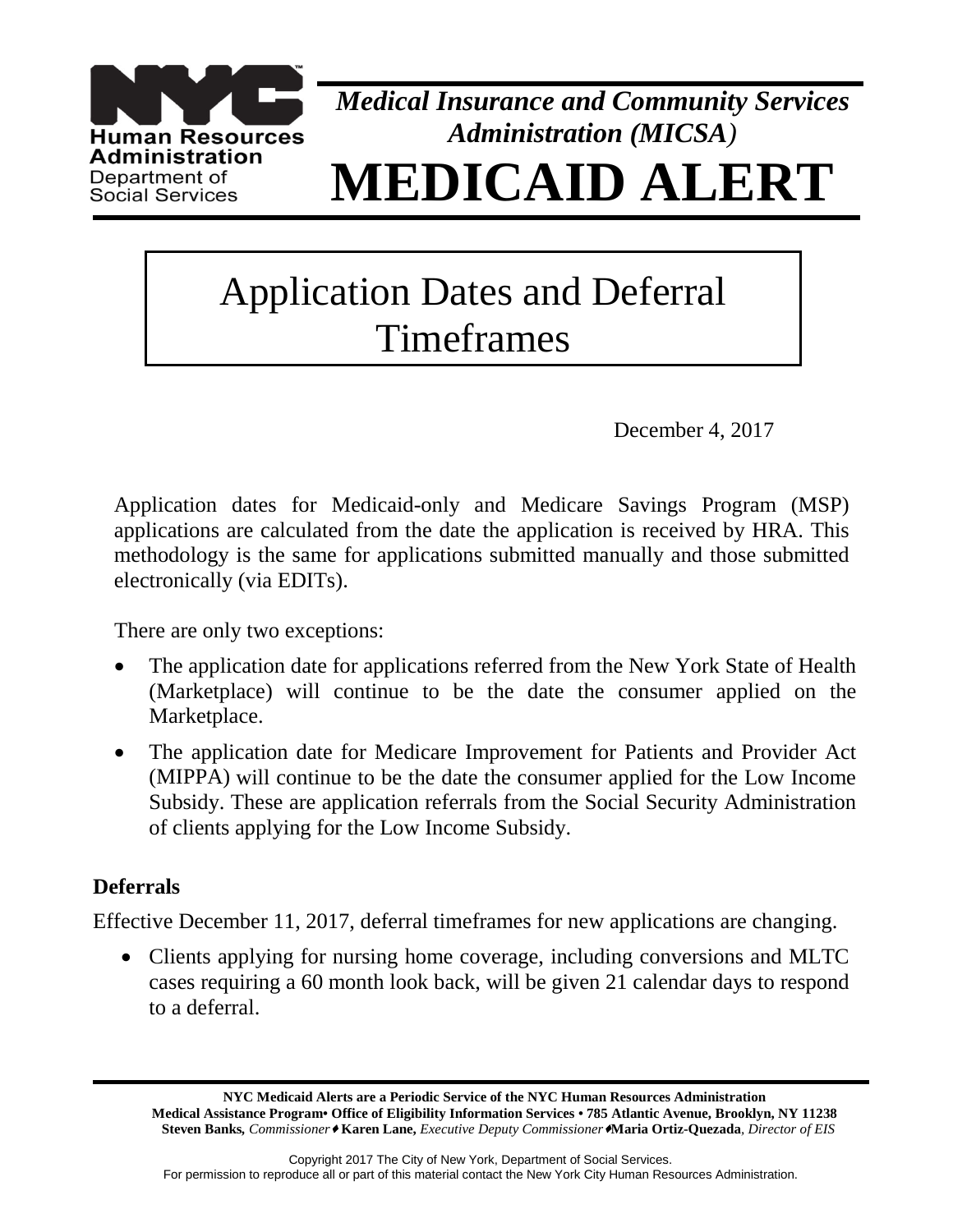• All other clients will be given 15 calendar days to respond to a deferral.

## **Deferral Extensions**

Effective for Medicaid applications with application dates of December 11, 2017 or later, clients can ask for additional time to respond to a deferral. We have developed a new form MAP-3062a, **Request for Time Extension** for clients to use for this purpose. This form must be submitted manually to the area where the application was originally submitted. It is important that the client provide specific information regarding the reason they need additional time to comply with the deferral and the attempts that have been made to secure the needed documents. EDITS is being modified to allow electronic submission of this form and should become available in late February, 2018. Clients can also call the Medicaid Helpline (888-692-6116) to request additional time to respond.

Clients will be notified of whether or not their deferral extension request has been approved using new form MAP-3062b, **Decision on Your Request for Time Extension.**

- Approved first extension requests will be either for 15 or 30 calendar days depending on the consumer request.
- Any additional approved extension requests will be for 30 calendar days.

Sample copies of each form (both subject to minor revision) are attached to this Alert. They will be posted directly to MARC as we more closely approach the implementation date for these changes.

## PLEASE SHARE THIS ALERT WITH ALL APPROPRIATE STAFF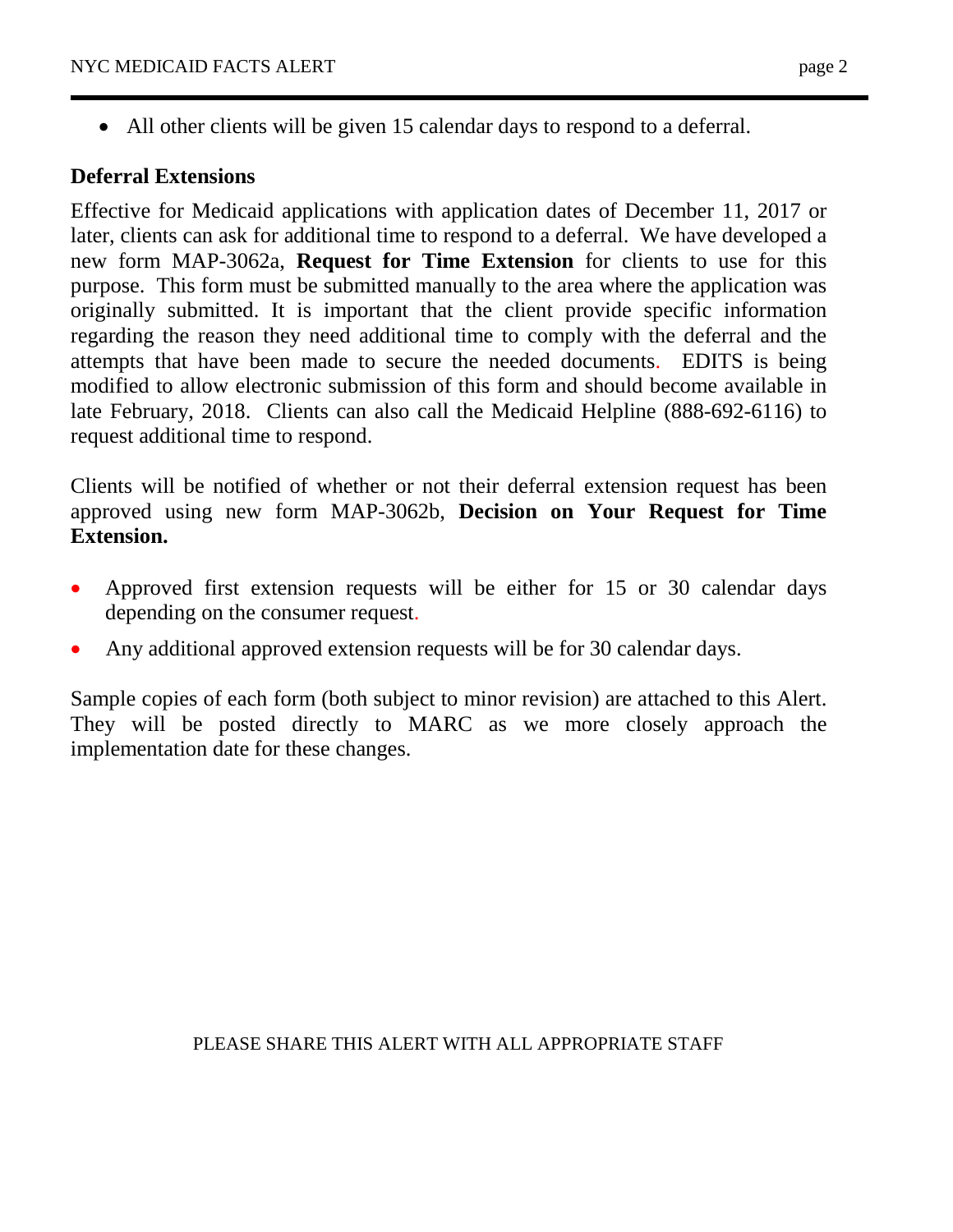### **REQUEST FOR A TIME EXTENSION**



| Date: |  |  |
|-------|--|--|
|       |  |  |

Case Name:

Case Number:

CIN:

I am unable to provide the documentation that HRA requested at this time. I am requesting additional time past the deferral due date that HRA provided. I understand that this extra time may delay the final processing of my case which could result in an eligibility determination taking longer than the normal case processing timeframe of 30 days for a case containing a child, 45 days for a case containing adults only, or 90 days for a case based on a disability.

**INITIAL EXTENSION REQUEST** (place a checkmark in the appropriate box or boxes)

 $\Box$  I am requesting the following:

 $\Box$  Up to 15 additional calendar days to give you my documents

 $\Box$  Up to 30 additional calendar days to give you my documents

 Reason for Extension:

 **FOLLOW-UP EXTENSION REQUEST** (place a check in the box below if this is **not** your first extension request)

I am requesting up to 30 additional calendar days to give you my documents

Reason for Extension: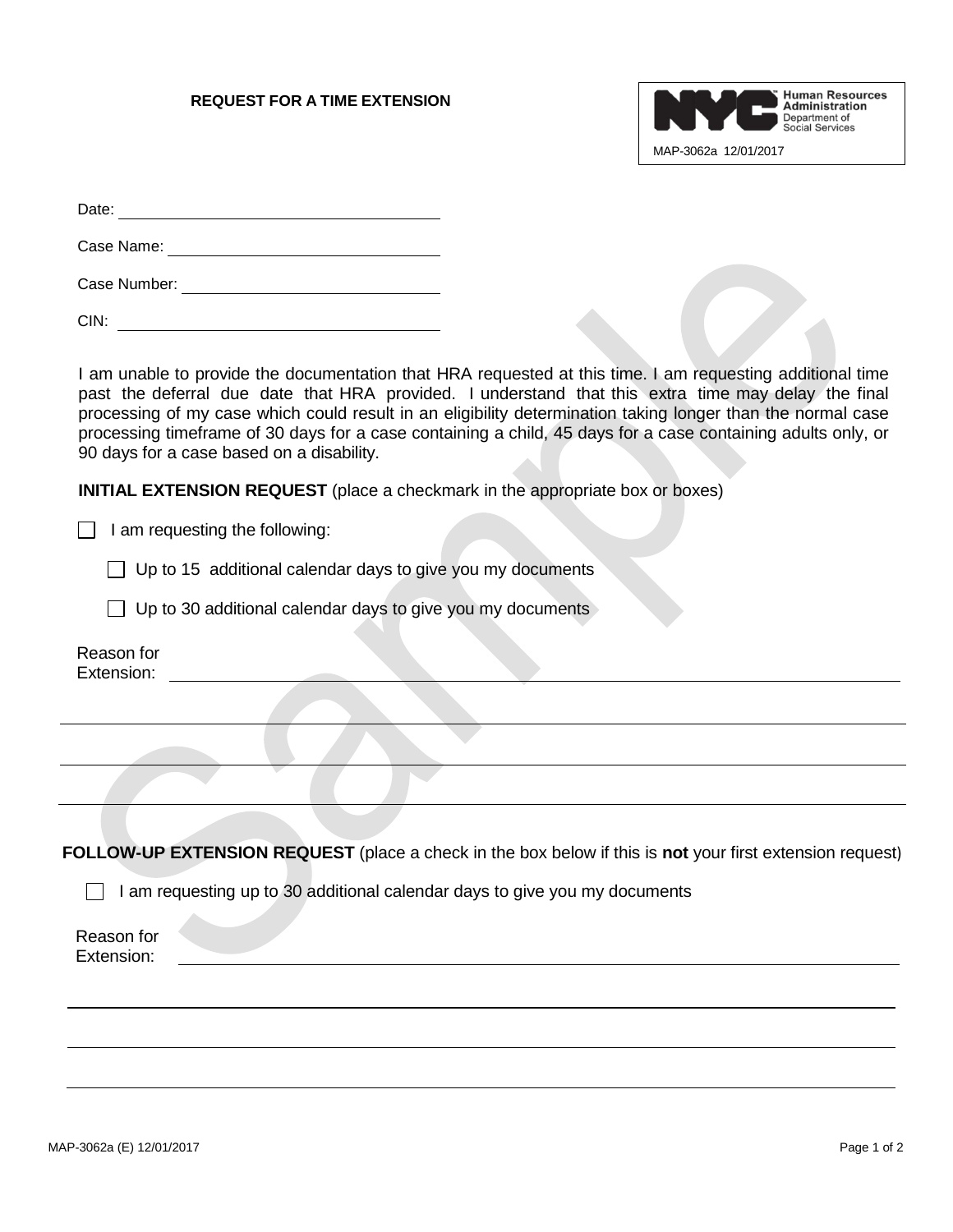Please explain what you have done to get the documents. Include the name and contact information of the third party contacted (e.g. Bank, Life Insurance Company, Pension Company, IRS etc.), the dates contacted and the response received. Attach copies any correspondence.

I understand that if I do not provide the documents requested by the date it is due, or send HRA a request for an additional extension explaining why I need more time, and have HRA approve it, HRA will make an eligibility determination based upon the documents and information on file and:

My application may be:

- Denied for Medicaid. HRA will not authorize Nursing Home coverage;
- Determined eligible for Medicaid Community Coverage **with** Community Based Long Term Care, **only;**
- Determined eligible for Medicaid Community Coverage **without** Long-Term Care, **only.**

| Name of Consumer/Representative (Print) | Name of Consumer/Representative (Sign) | Date |
|-----------------------------------------|----------------------------------------|------|

**Do you have a medical or mental health condition or disability?** Does this condition make it hard for you to understand this notice or to do what this notice is asking? Does this condition make it hard for you to get other services at HRA? **We can help you.** Call us at 212-331-4640. You can also ask for help when you visit an HRA office. You have a right to ask for this kind of help under the law.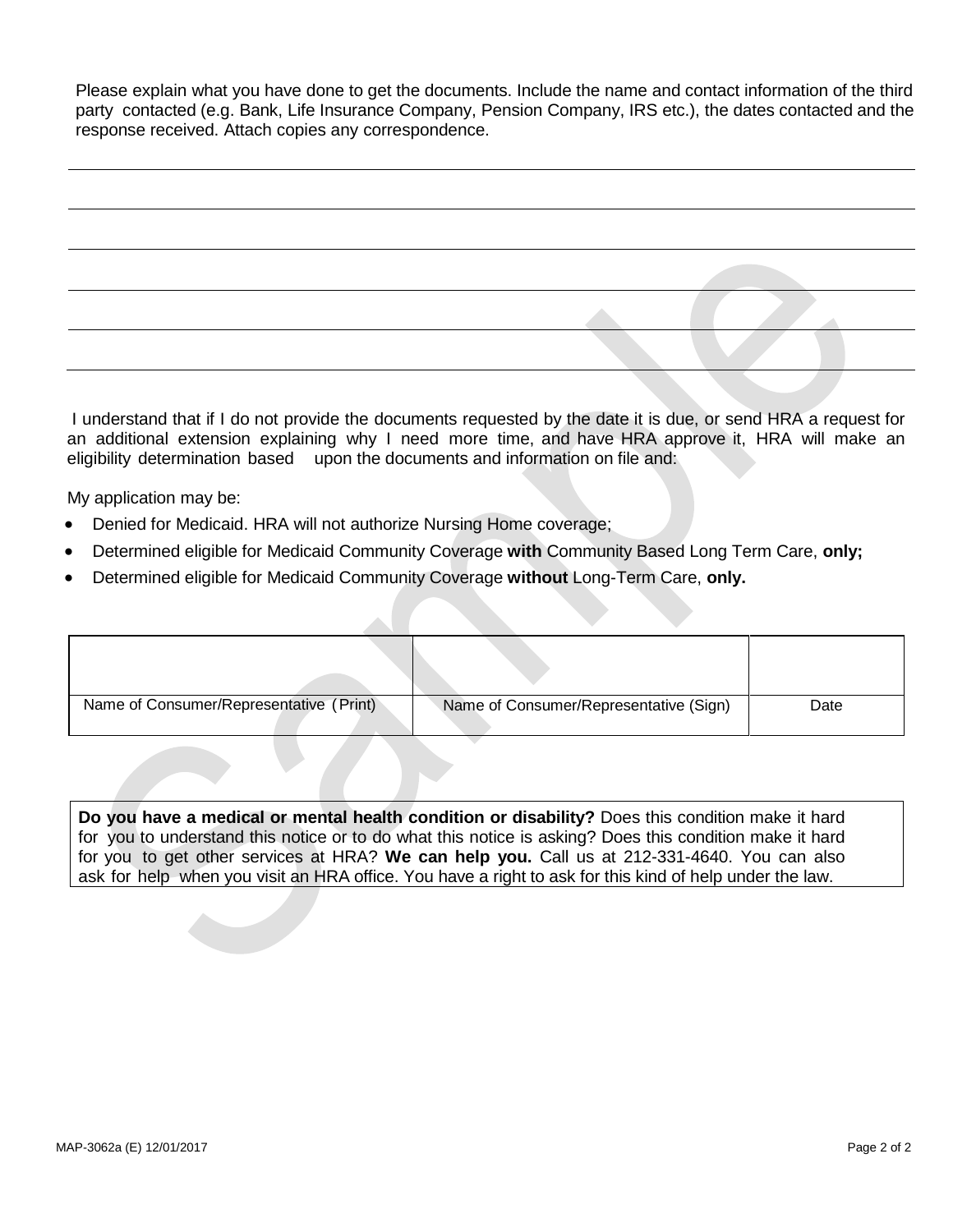### **DECISION ON YOUR REQUEST FOR A TIME EXTENSION**



DATE:

CASE NAME:

CASE NUMBER: **CASE NUMBER:** 

### **If you have any questions, call the HRA Infoline at 718-557-1399**

Dear Consumer/Representative:

You asked for more time to give us the documents we need to determine your eligibility for Medicaid.

 $\Box$  Your request has been approved

Your new due date is:<br>
Source of the state is:

This extra time may delay the final processing of your case. It could result in an eligibility determination taking longer than the normal 30 days for a case containing a child, 45 days for case containing adults only, or 90 days for a case based on a disability.

If, by the date above, you do not provide the documentation requested (or send us a request for an additional extension explaining why you need additional time and get it approved), we will make our eligibility determination based upon the documents and information that we have on file and:

Your application may be:

- Denied for Medicaid. We will not authorize Nursing Home coverage;
- Found eligible for Medicaid Community Coverage **with** Community Based Long Term Care, **only**;
- Found eligible for Medicaid Community Coverage **without** Long-Term Care, **only**.

Your request for additional time has been **denied** for the following reason:

| Your request was received too late to be processed. You needed to respond by                       |  |
|----------------------------------------------------------------------------------------------------|--|
| a request comes in past the first due date, but before processing the application denial, then you |  |
| could be given an extension. Your request was received after that, on                              |  |

- $\Box$ You did not provide a reason for your request for additional time.
- $\Box$ The reason you supplied was insufficient to justify additional time.
- $\Box$ Other: (specify)

If you were denied Medicaid coverage or received lesser coverage than you need because of the lack of documentation; you may re-apply at any time after the missing documents become available.

 $\Box$